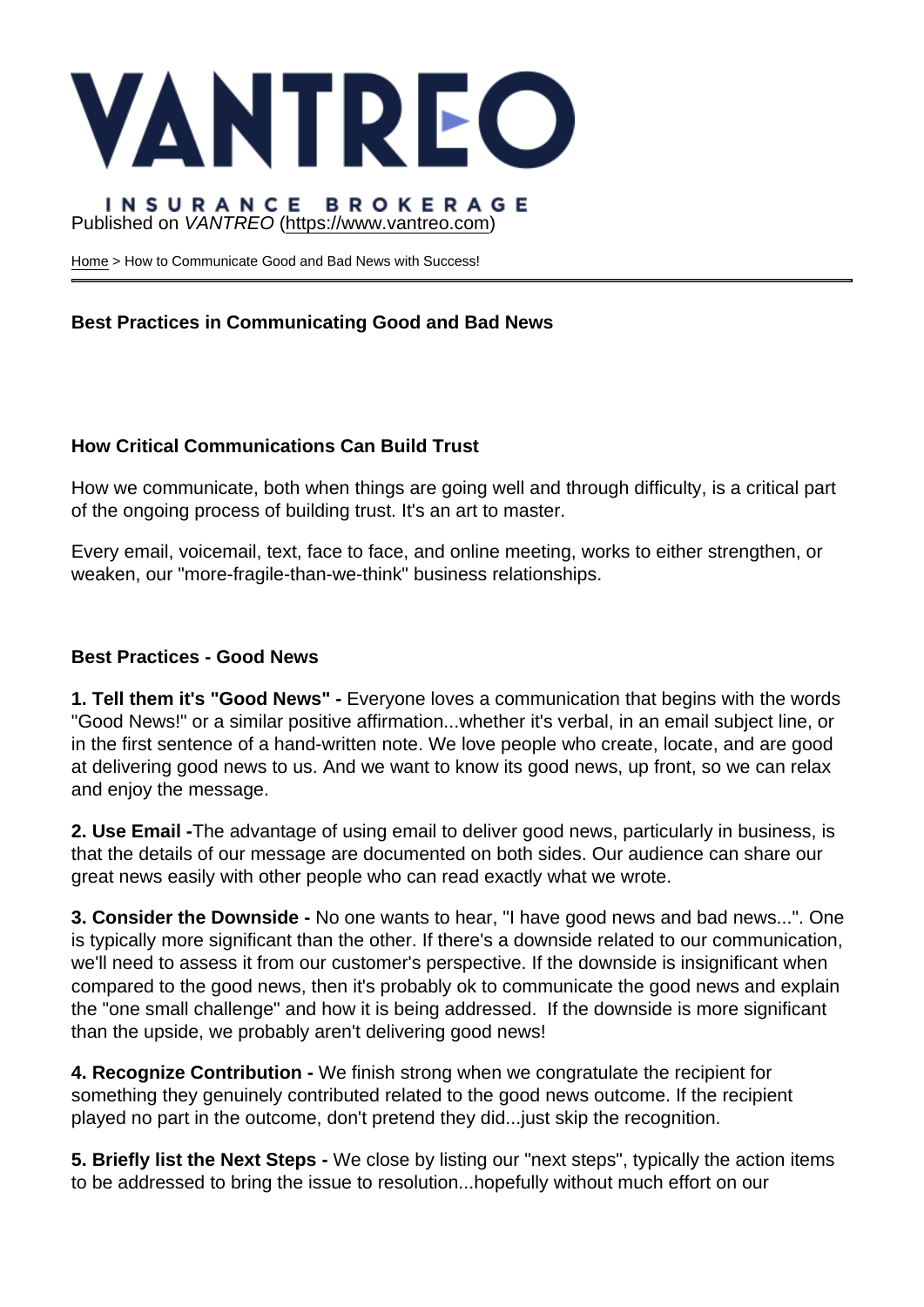customer's part. Creating high value outcomes, and bringing them to "completion", wins trust.

**6. Get a Second Opinion -** Before hitting "SEND", someone should proof-read our communication and provide feedback. Eliminate typos, spelling errors, grammar mistakes, and eliminate all negative words. Our communication should be positioned to strengthen our client relationship and not do anything to put it in jeopardy.

### **Best Practices - Bad News**

Most of the time, what we call "bad news" is really a challenge resulting from a change or an unfulfilled expectation. In business, the challenge typically has financial consequences. Of course, if trust has been breached in the process, money generally won't heal the relationship.

The goal is to protect "trust" at all cost.

**1. Deeply understand the situation -**Understanding the situation (the reasons, options, action plan, and next steps) and how it will likely affect the customer, before we communicate, is critical. Consult with others who are qualified to help us help our customer. If we're required to deliver unwanted news on the spot, show empathy and, if possible, buy time to research solutions or alternatives that may not be apparent in the moment, to help the customer. Follow-through with what was promised.

**2. Meet in person or by phone -**Bad news should be communicated "face to face" or "by phone". Of course, we'll need to schedule in advance. Interrupting a client with an unexpected "bad news" phone call will cause a significant withdrawal of "trust" from our relationship. In fact, blindsiding someone with "bad news" can severely damage the relationship.

**3. Don't call it "Bad News" -**We thank our customer for the call and deliver the information with a short, understandable, explanation and advise that we have a solution (or are working on one). We never start with "I have bad news." This puts the recipient in "fight or flight" for no reason. Our opening is short (1 to 2 sentences) and should end on a positive note. We wait for our customer to respond. We listen. The goal is to move the conversation towards a collaborative action plan and next steps.

**4. Be careful with apologies -**What are we apologizing for? If we truly made a mistake or did something wrong, we apologize, receive the feedback, and move to solution mode. Overapologizing costs trust and can communicate that we consider ourselves unable to help.

**5. Use positive words -**This is a best practice for any communication, good or bad. Replace negative words like "can't", "don't", won't, etc. with sentences that communicate what "is" possible.

**6. No "Bad News" Fridays -**Unless there is no option, we avoid ruining anyone's weekend for something that can be handled on Monday...or worse, that can't be handled until Monday!

**7. Communicate as soon as possible -**Nothing is worse than bad news that is received at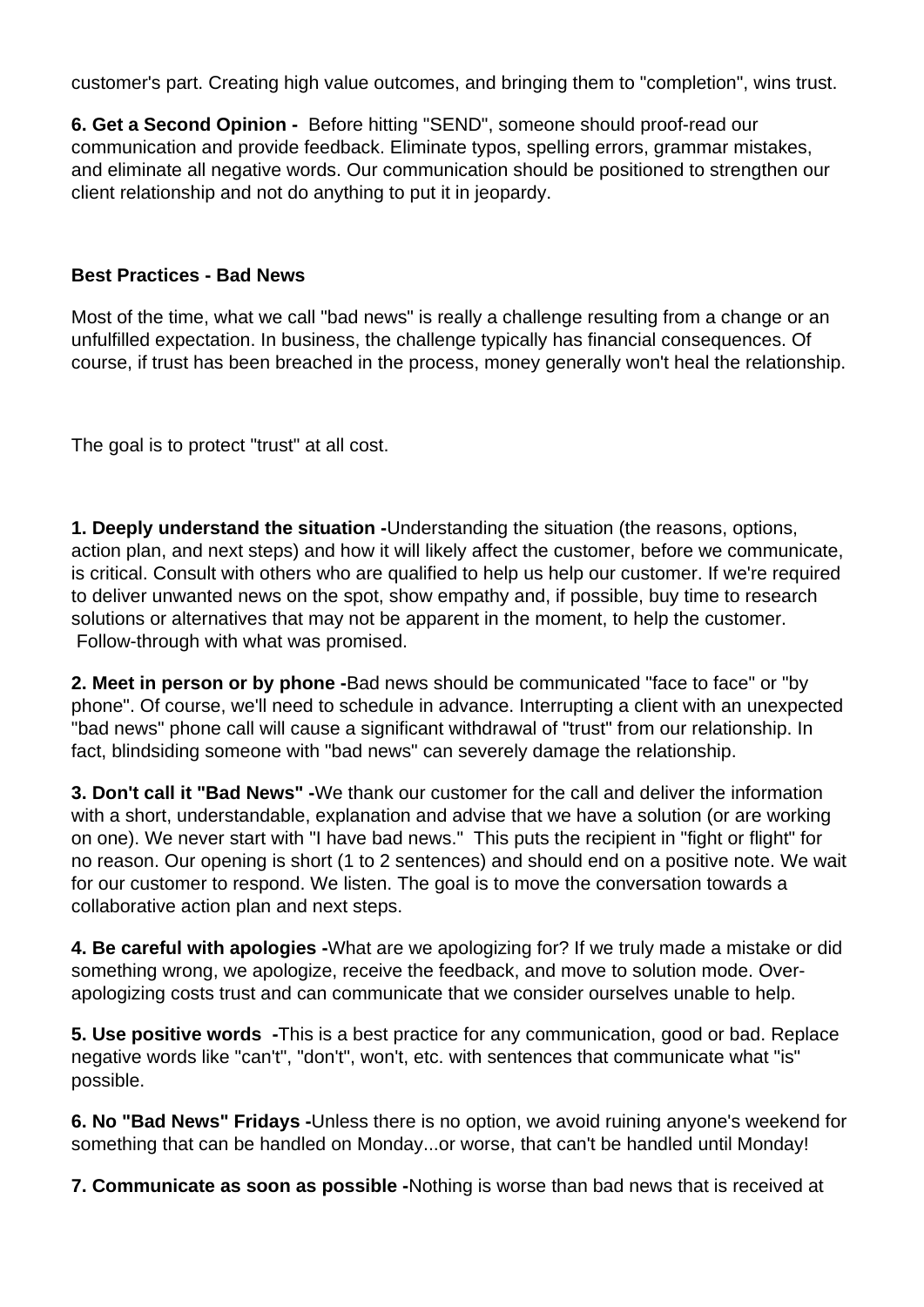the last minute. The more advance notice, the more likely a collaborative solution will surface.

8. 20 seconds of courage - Author and motivational speaker, Darren Hardy, teaches that we only need to be brave for 20 seconds. Once we are in conversation, the anxiety that causes our procrastination and stress dissipates.

There is opportunity in every challenge. As author Napoleon Hill put it, "Every adversity, every failure, every heartache carries with it seeds of an equal or greater benefit." We need to look for the opportunity for good and go after it.

VANTREO is here to help. If you'd like to know more about our leadership training and coaching systems, just [reply here](mailto:executiveservices@vantreo.com?subject=Leadership and Coaching Information) [1]. We look forward to the conversation.

div#block-block-4 .column { font-size: 11px; margin: 0; }

#### CORPORATE MAILING

1901 W Corporate Way Ste 1 Anaheim, CA 92801 [info@vantreo.com](mailto:info@vantreo.com) [\(800\) 967-6543](tel:1-800-967-6543) Fax (707) 546-2915

**CHICO** 

VANTREO 2068 Talbert Dr Ste 100 Chico, CA 95928 [\(530\) 895-1555](tel:530-895-1555)

# EUREKA

Craig Hansen Insurance Service 2103 Third Street Eureka, CA 95501 [\(707\) 445-9691](tel:707-445-9691)

#### SACRAMENTO

Benefits Done Right 601 University Ave Ste 250 Sacramento, CA 95825 [\(916\) 891-1889](tel:916-891-1889)